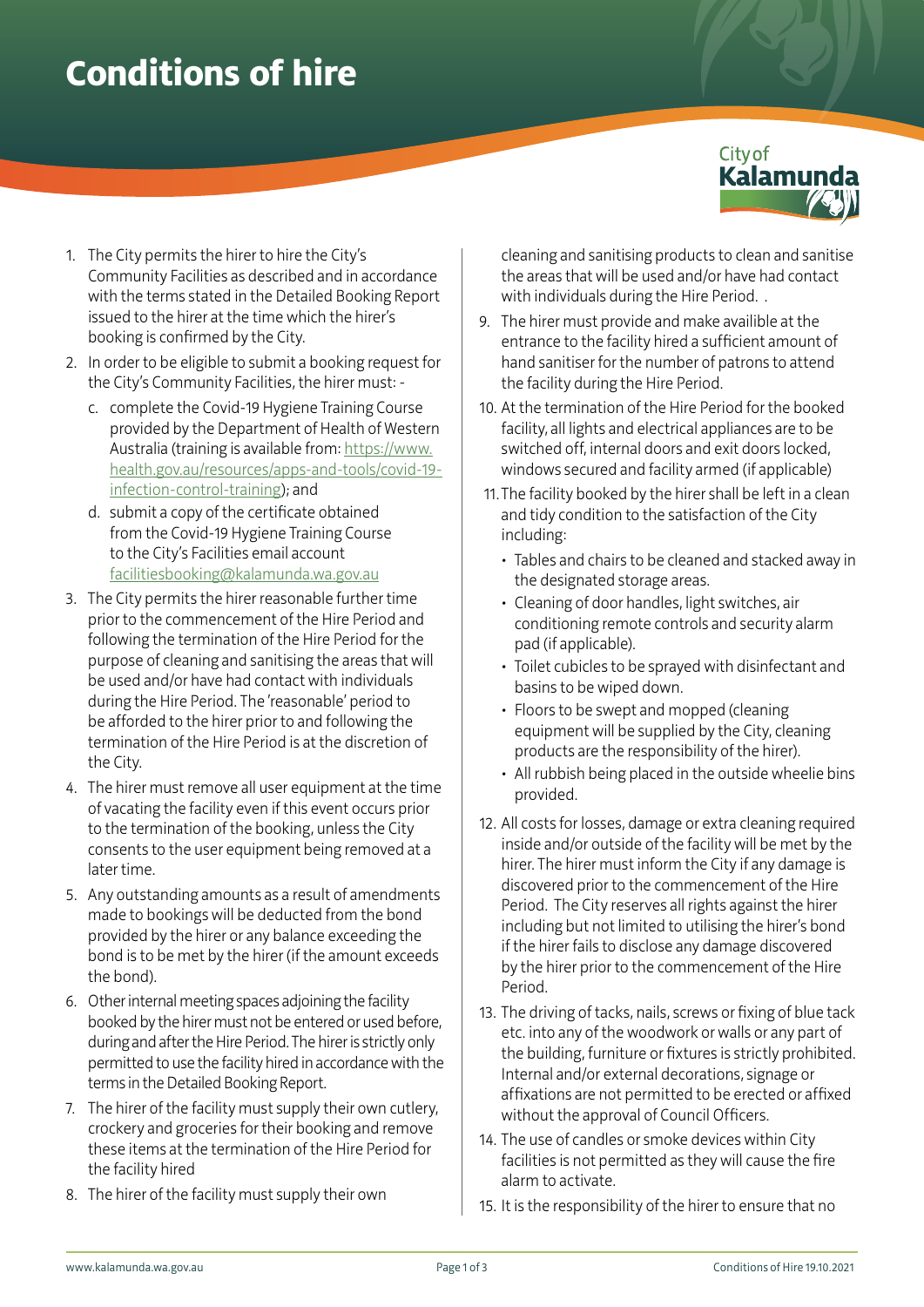## **Conditions of hire**



person behaves in a disorderly manner or causes a nuisance or annoyance during the Hire Period. The hirer must ensure and maintain the order of guests and that decent behaviour is maintained both inside and outside the facility being hired (e.g. in car park and surrounding areas) before, during and after the Hire Period. The City reserves its rights against the hirer including but not limited to utilising the hirer's bond if police are called out due to excessive noise or to maintain order or disperse a disorderly crowd during the Hire Period.

- 16. In the event of a breakdown in services, utilities, equipment etc. no responsibility will be accepted by the City for the breakdown in service, utilities and equipment but every care and precaution will be taken in this regard.
- 17. It may be necessary for maintenance work to be carried out on grounds and venues during the year and your allocated Hire Period may be affected. If this is the case you will be contacted and advised of the nature of work and proposed timeframe. Every effort is made to find an alternative venue for the hirer however no guarantee can be given.
- 18. The City has a NO SMOKING POLICY which applies to all Council buildings.
- 19. With the exception of Anderson Road Community Hall, Carmel Hall, Forrestfield Library Exhibition Room, Gooseberry Hill Multi-Use Facility, Headingly Road Cottage & Town Square Hall all Council facilities are available for usage where alcohol is either sold or consumed, subject to the following:
	- For alcohol consumption during the Hire Period, a "Permit to Consume Alcohol" must be applied for and obtained from the City. There is a charge of \$27.50 (incl GST) when submitting an application for a permit to consume alcohol to the City.
	- If alcohol is to be sold a license needs to be obtained from the Office of Racing, Gaming and Liquor (Licensing Division) 14 days prior to your function. A copy of the license obtained from the Office of Racing, Gaming and Liquor must be sent to the City of Kalamunda a minimum of 7 days before the commencement of the Hire Period.
- 20. Alcohol is not to be consumed outside of the building.
- 21. Each building is equipped with a limited number of tables and chairs for the hirer's use during the Hire

Period. Any additional equipment required is to be provided at the hirer's expense. Please note: cutlery, crockery and audio visual equipment is not provided.

- 22. The City cannot offer exclusive use of facilities to any one group or individual and may on occasion allow usage of a facility to other community groups, individuals or the City itself. In the event of this happening, hirers will be given adequate notice and if practical, another facility made available.
- 23. Casual hirers will be invoiced before the Hire Period and payment is required four weeks prior to function in accordance with the City's process for invoicing casual hirers. The City reserves its right to automatically cancel a booking without notice to the hirer if payment is not received in accordance with the invoice terms. Invoices for 'Permanent User' bookings are sent at the end of each three months.
- 24. Cancellations of 'Permanent User' bookings must be received 14 days in advance of the Hire Period. 'Permanent Users' seeking to book additional dates must notify the City in writing at least 14 days before the intended additional booking date. Casual bookings cancelled within 14 days of commencement of the Hire Period for a booking will result in the hirer incurring a cancellation fee of 50% of the hire fee.
- 25. If the City's Rangers or contracted Security Company are required to attend before or after the prearranged time, the City reserves its right to recover the cost of the call-out from the hirer.
- 26. The use of any stage in a City facility hired by the hirer is at the risk of the hirer.
- 27. The City has taken out a 'Casual Hirer's Liability Policy', which provides public liability insurance coverage for casual hirers of facilities owned by or in the control of the City of Kalamunda. Hirers should note that coverage under the 'Casual Hirer's Liability Policy' is only provided for individuals or groups that use City facilities on a oneoff/occasional basis (up to twelve times a year). Hirers should note that they are not covered under this policy if they hire a facility on a regular basis (more than twelve times a year) or if the hirer is an incorporated group, sporting club, or association. Hirers not covered by the Casual Hirer's Liability Policy shall be responsible for arranging their own insurance coverage for any facility it leases from the City.